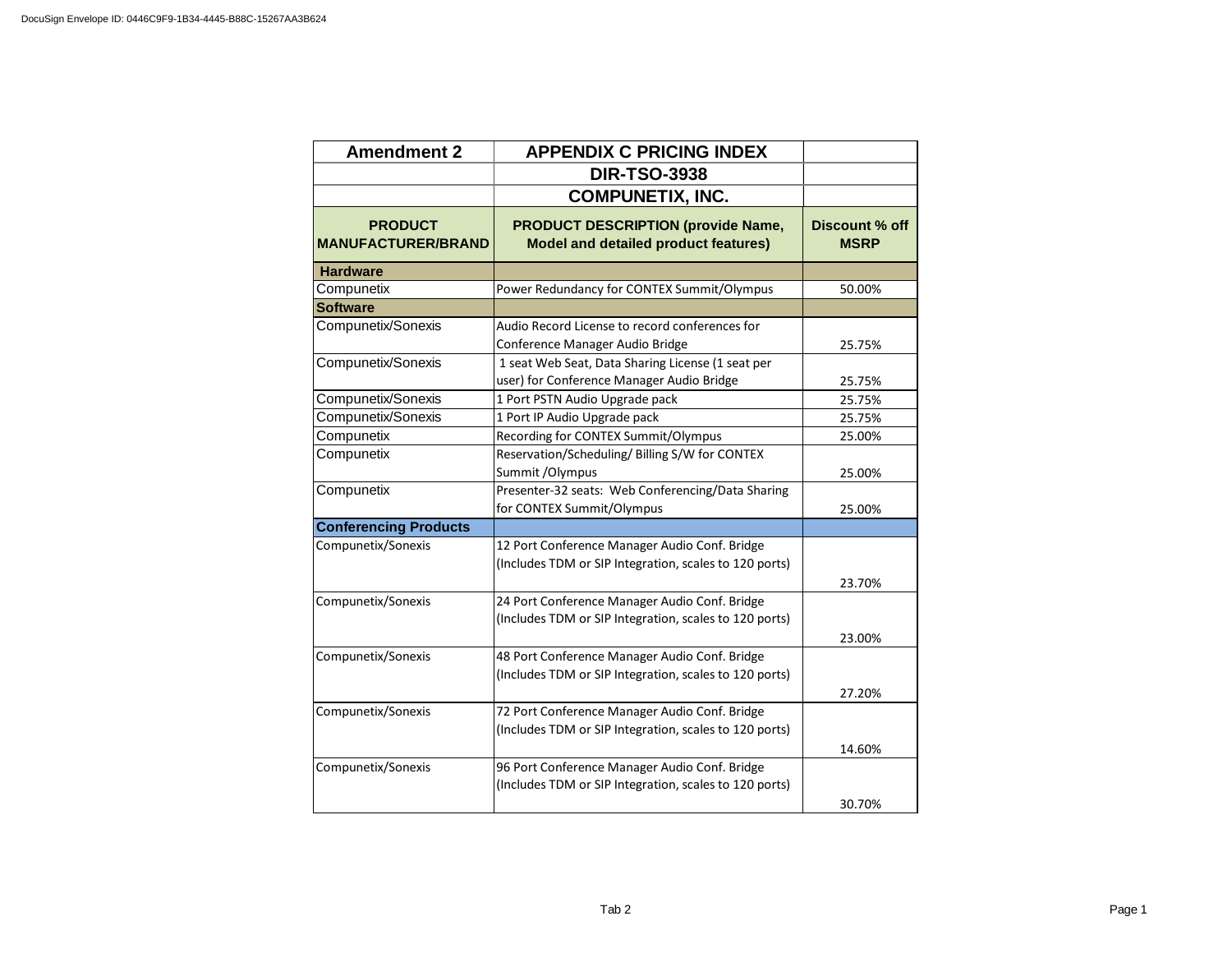| <b>PRODUCT</b><br><b>MANUFACTURER/BRAND</b> | <b>PRODUCT DESCRIPTION (provide Name,</b><br><b>Model and detailed product features)</b> | <b>Discount % off</b><br><b>MSRP</b> |
|---------------------------------------------|------------------------------------------------------------------------------------------|--------------------------------------|
| Compunetix/Sonexis                          | 120 Port Conference Manager Audio Conf. Bridge                                           |                                      |
|                                             | (Includes TDM or SIP Integration, scales to 200 ports)                                   |                                      |
|                                             |                                                                                          | 36.60%                               |
| Compunetix/Sonexis                          | 144 Port Conference Manager Audio Conf. Bridge                                           |                                      |
|                                             | (Includes TDM or SIP Integration, scales to 200 ports)                                   |                                      |
|                                             |                                                                                          | 36.80%                               |
| Compunetix                                  | 192 Port CONTEX Summit Conference Bridge (TDM)                                           |                                      |
|                                             |                                                                                          | 80.60%                               |
| Compunetix                                  | 384 Port CONTEX Summit Conference Bridge (TDM)                                           |                                      |
|                                             |                                                                                          | 79.67%                               |
| Compunetix                                  | 240 Port CONTEX Summit Conference Bridge (IP)                                            | 79.38%                               |
| Compunetix                                  | 480 Port CONTEX Summit Conference Bridge (IP)                                            | 79.12%                               |
| Compunetix                                  | 512 Port Summit Olympus Conference Bridge (IP)                                           | 51.40%                               |
| Compunetix                                  | Cedar 8 Port HD, 17 Port SD Video Bridge                                                 | 29.50%                               |
| Compunetix                                  | Cedar 15 Port HD, 30 Port SD Video Bridge                                                | 29.50%                               |
| Compunetix                                  | Cedar 21 Port HD, 42 Port SD Video Bridge                                                | 29.50%                               |
| Compunetix                                  | Cedar 29 Port HD, 59 Port SD Video Bridge                                                | 29.50%                               |
| Compunetix                                  | Cedar 36 Port HD, 72 Port SD Video Bridge                                                | 29.50%                               |
| Compunetix                                  | Cedar 43 Port HD, 86 Port SD Video Bridge                                                | 29.50%                               |
| Compunetix                                  | Cypress 49 Port HD, 99 Port SD Video Bridge                                              | 29.50%                               |
| Compunetix                                  | Cypress 65 Port HD, 130 Port SD Video Bridge                                             | 29.50%                               |
| Compunetix                                  | Cypress 91 Port HD, 182 Port SD Video Bridge                                             | 29.50%                               |
| Compunetix                                  | Cypress 106 Port HD, 212 port SD Video Bridge                                            | 29.50%                               |
| Compunetix                                  | Cypress 113 Port HD, 226 Port SD Video Bridge                                            | 29.50%                               |
| Compunetix                                  | Cypress 140 Port HD, 280 Port SD Video Bridge                                            | 29.50%                               |
| Compunetix                                  | Sequoia 162 Port HD, 324 Port SD Video Bridge                                            | 29.50%                               |
| Compunetix                                  | Sequoia 183 Port HD, 367 Port SD Video Bridge                                            | 29.50%                               |
| Compunetix                                  | Sequoia 210 Port HD, 420 Port SD Video Bridge                                            | 29.50%                               |
| Compunetix                                  | Sequoia 232 Port HD, 464 Port SD Video Bridge                                            | 29.50%                               |
| Compunetix                                  | Sequoia 259 Port HD, 518 Port SD Video Bridge                                            | 29.50%                               |
| Compunetix                                  | Sequoia 280 Port HD, 561 Port SD Video Bridge                                            | 29.50%                               |
| Compunetix                                  | Sequoia 302 Port HD, 605 Port SD Video Bridge                                            | 29.50%                               |
| Compunetix                                  | Sequoia 329 Port HD, 659 Port SD Video Bridge                                            | 29.50%                               |
| Compunetix                                  | Operator I/F Software License (xWOC)                                                     | 50.00%                               |
| Compunetix                                  | EVERGREEN Cloud Video (per port, per month)                                              | 39.00%                               |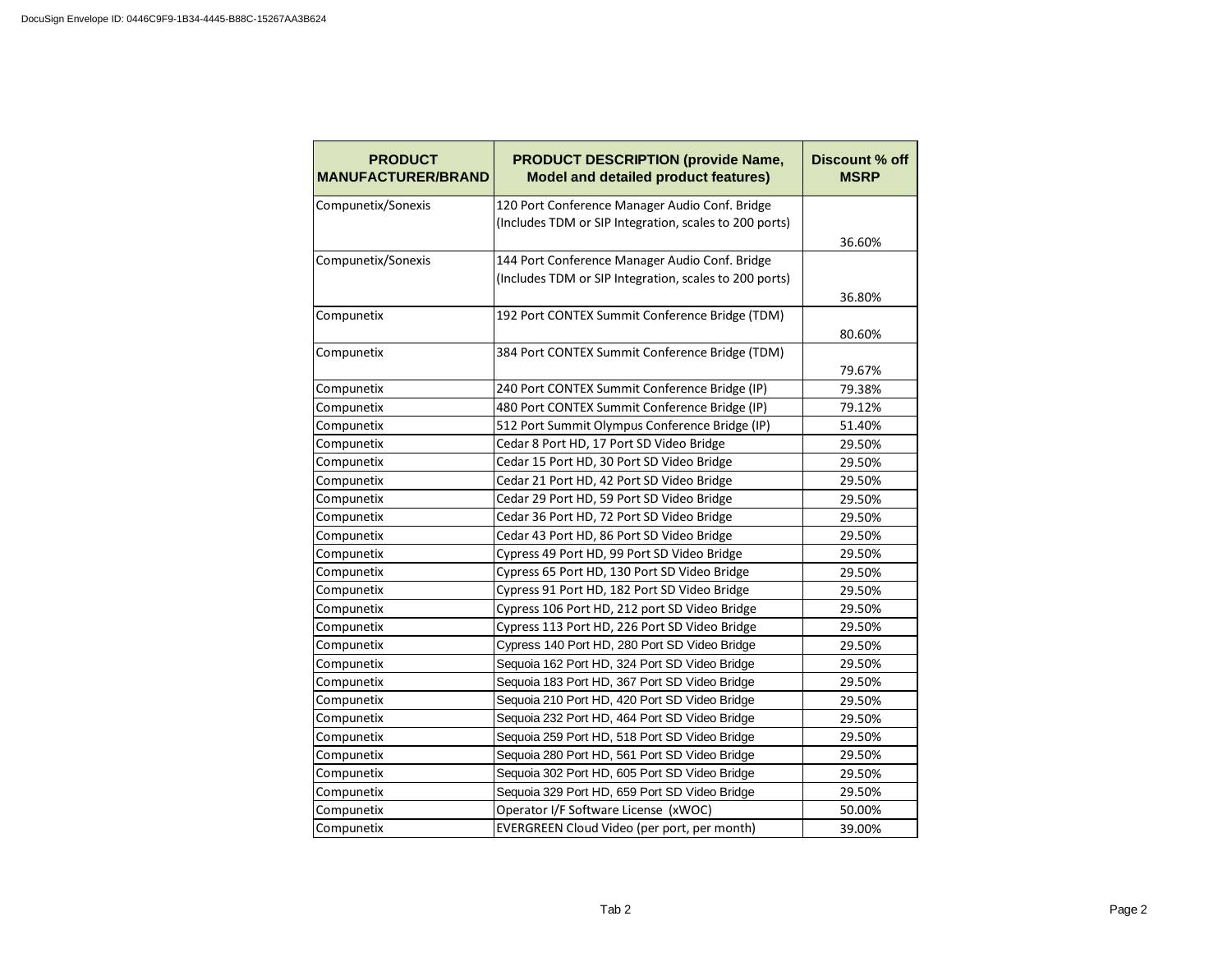| <b>PRODUCT</b><br><b>MANUFACTURER/BRAND</b> | <b>PRODUCT DESCRIPTION (provide Name,</b><br><b>Model and detailed product features)</b>                                                                                                              | Discount % off<br><b>MSRP</b> |
|---------------------------------------------|-------------------------------------------------------------------------------------------------------------------------------------------------------------------------------------------------------|-------------------------------|
| Compunetix                                  | EVERGREEN Video Companion Web License (per                                                                                                                                                            |                               |
|                                             | connection, per year)                                                                                                                                                                                 | 50.00%                        |
| Compunetix                                  | Video Call Center license (per agent, per month,<br>simultaneously connected, unlimited customer calls)<br>Note: minimum of 10 licenses                                                               | 15.00%                        |
| Compunetix                                  | Video Call Center license (per agent, per month,<br>simultaneously connected, unlimited customer calls)<br>Note: from 20 to 80                                                                        | 15.00%                        |
| Compunetix                                  | Video Call Center license (per agent, per month,<br>simultaneously connected, unlimited customer calls)<br>Note: from 80 to 160 (for over 160 licenses additional<br>volume discount can be provided) | 15.00%                        |
|                                             | <b>Related Services</b>                                                                                                                                                                               |                               |
| <b>RELATED SERVICE</b><br><b>NAME</b>       | <b>SERVICE DESCRIPTION</b>                                                                                                                                                                            | Discount % off<br><b>MSRP</b> |
| <b>Hosted Call Recording</b>                |                                                                                                                                                                                                       |                               |
| (specify pricing model, e.g.,               |                                                                                                                                                                                                       |                               |
| monthly fee, volume                         |                                                                                                                                                                                                       |                               |
| discount, tiered pricing)                   |                                                                                                                                                                                                       | 0.00%                         |
| Installation                                |                                                                                                                                                                                                       | 0.00%                         |
|                                             |                                                                                                                                                                                                       |                               |
|                                             | <b>First Year Maintenance and Support included in</b>                                                                                                                                                 |                               |
| <b>Maintenance and Support</b>              | pricing for all Compunetix & Sonexis equipment.                                                                                                                                                       |                               |
| Annual Maint./Support                       | Compunetix/Sonexis: 12 Port Bridge                                                                                                                                                                    | 24.60%                        |
| Annual Maint./Support                       | Compunetix/Sonexis: 24 Port Bridge                                                                                                                                                                    | 24.60%                        |
| Annual Maint./Support                       | Compunetix/Sonexis: 48 Port Bridge                                                                                                                                                                    | 24.60%                        |
| Annual Maint./Support                       | Compunetix/Sonexis: 72 Port Bridge                                                                                                                                                                    | 24.60%                        |
| Annual Maint./Support                       | Compunetix/Sonexis: 96 Port Bridge                                                                                                                                                                    | 24.60%                        |
| Annual Maint./Support                       | Compunetix/Sonexis: 120 Port Bridge                                                                                                                                                                   | 24.60%                        |
| Annual Maint./Support                       | Compunetix/Sonexis: 144 Port Bridge                                                                                                                                                                   | 24.60%                        |
| Annual Maint./Support                       | Compunetix 192 Port CONTEX Summit                                                                                                                                                                     | 0.00%                         |
| Annual Maint./Support                       | Compunetix 384 Port CONTEX Summit                                                                                                                                                                     | 0.00%                         |
| Annual Maint./Support                       | Compunetix 240 Port CONTEX Summit                                                                                                                                                                     | 0.00%                         |
| Annual Maint./Support                       | Compunetix 480 Port CONTEX Summit                                                                                                                                                                     | 0.00%                         |
| Annual Maint./Support                       | Compunetix 512 Port Summit Olympus                                                                                                                                                                    | 0.00%                         |
| Online                                      | Included                                                                                                                                                                                              | 0.00%                         |
| Telephone                                   | Included                                                                                                                                                                                              | 0.00%                         |